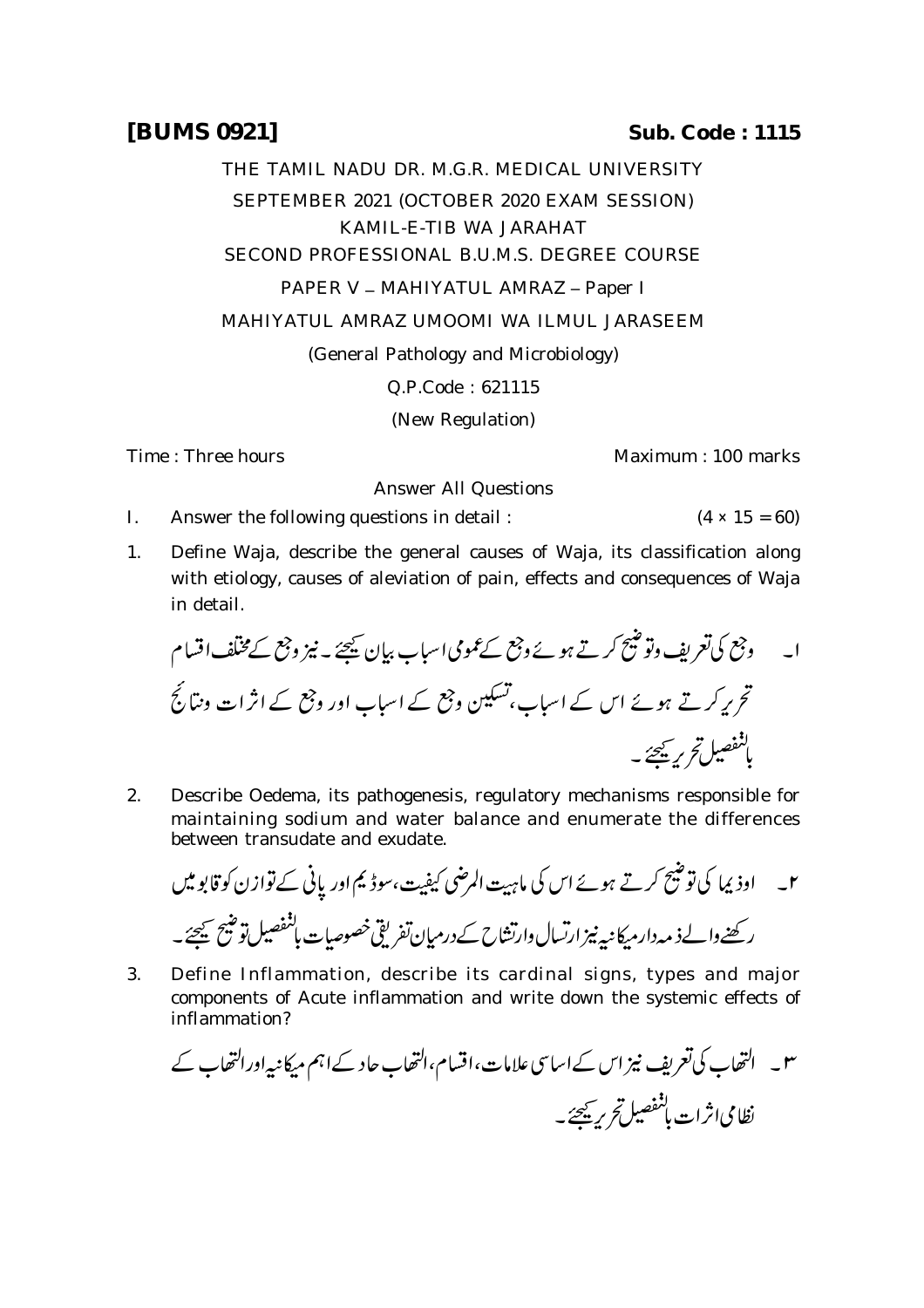4. Describe Necrosis, its various types, etiopathogenesis, gross and morphological changes and differentiating features of Apoptosis and Necrosis in detail.

 

- II. Answer the following questions in brief :  $(10 \times 4 = 40)$
- 1. What is meant by Zoafe Aaza (Insufficiency of organ), describe its causes in brief.

2. Describe the classification of Micro-organism and reaction of Antigen and Antibody.

 

3. What are the causes and factors responsible for causing Warm in body organs?

4. Describe the temperamental qualities, characteristic features of four seasons and disesases which has high prevalence rate in specific seasons with its preventive measures.

 

5. Define Nomencleature of disease, write down the nomencleature of various diseases with suitable examples.

6. Define Amraze Asliyah wa Amraze Shirkiyah, describe the factors responsible for Shirkate Amraz.

 

2 **[LQ 1115]**